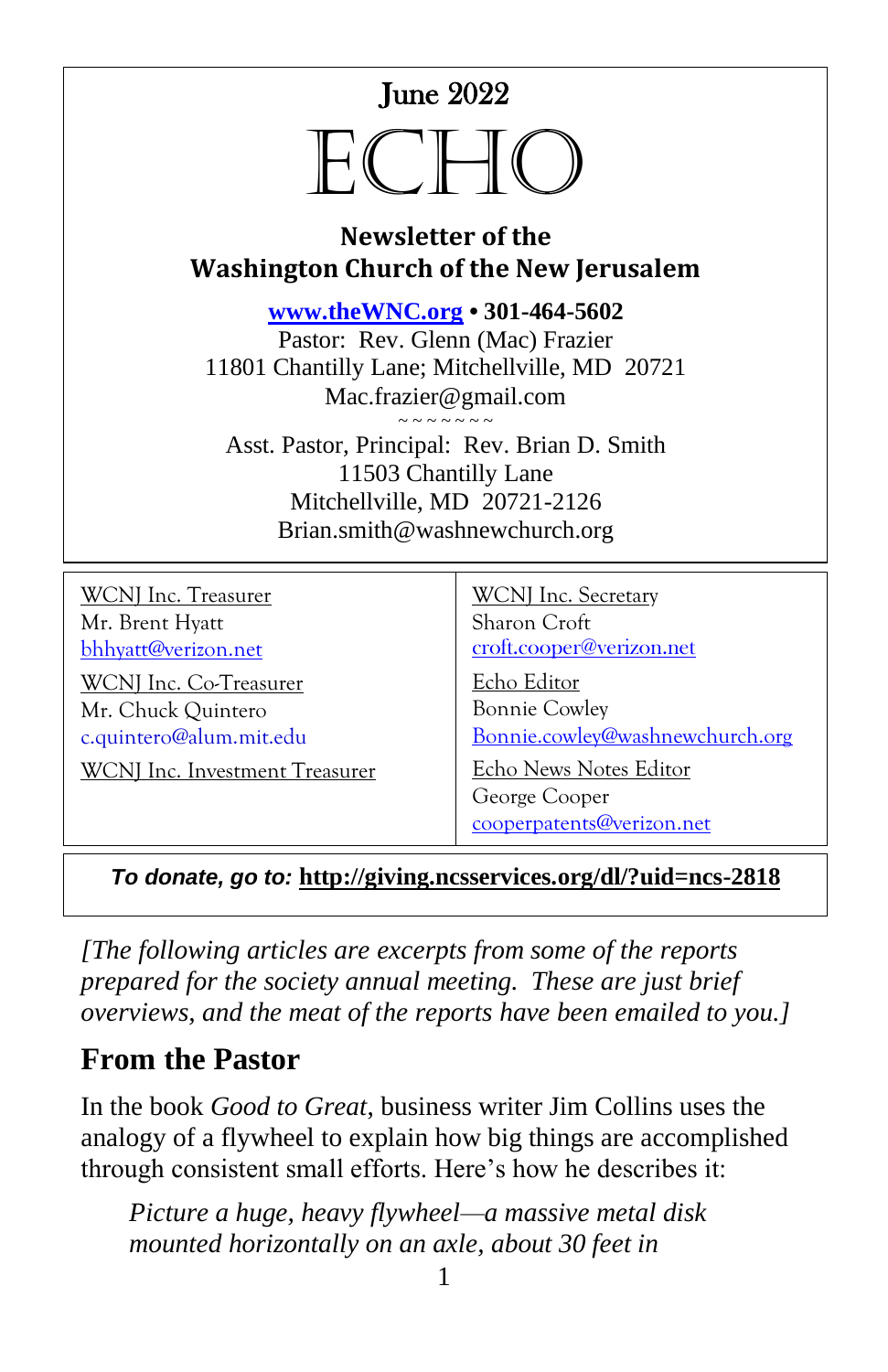*diameter, 2 feet thick, and weighing about 5,000 pounds. Now imagine that your task is to get the flywheel rotating on the axle as fast and long as possible. Pushing with great effort, you get the flywheel to inch forward, moving almost imperceptibly at first. You keep pushing and, after two or three hours of persistent effort, you get the flywheel to complete one entire turn. You keep pushing, and the flywheel begins to move a bit faster, and with continued great effort, you move it around a second rotation. You keep pushing in a consistent direction….*

Over time, with each shove, the wheel's rotation gets just a little bit faster, until one day you realize that it's now spinning at a really high rate. Now, if you were to think back and ask yourself, "Which shove got it going this fast?" you wouldn't have an answer. The current momentum is a result of *all* the small shoves against the wheel, all added together. No one push was key, but they all contributed.

Friends, that's what we are experiencing now. Online streaming. New hires at the school. Our first successful community service day. The beginnings of the music team. The recent school choir performance at church, and the online talent show. These are just some of the pushes against that flywheel. Each of them took a good bit of effort, and each of them only contributed a little momentum. But *together* they're beginning to add up. Things are moving. And if we continue to show up, continue to work together, continue to put in strong efforts to try new things and to repeat recent successes, we will get things moving even more.

As part of my annual review process, recently, the question was put to me: "How can the congregation best support you, Mac, in your work." I've been thinking about how best to answer this for some time, now, and I think I have at least one piece of that answer for you now:

# **Show up.**

The future of this congregation is not up to me as a pastor. Our health and usefulness come down to *you*, and your *participation*.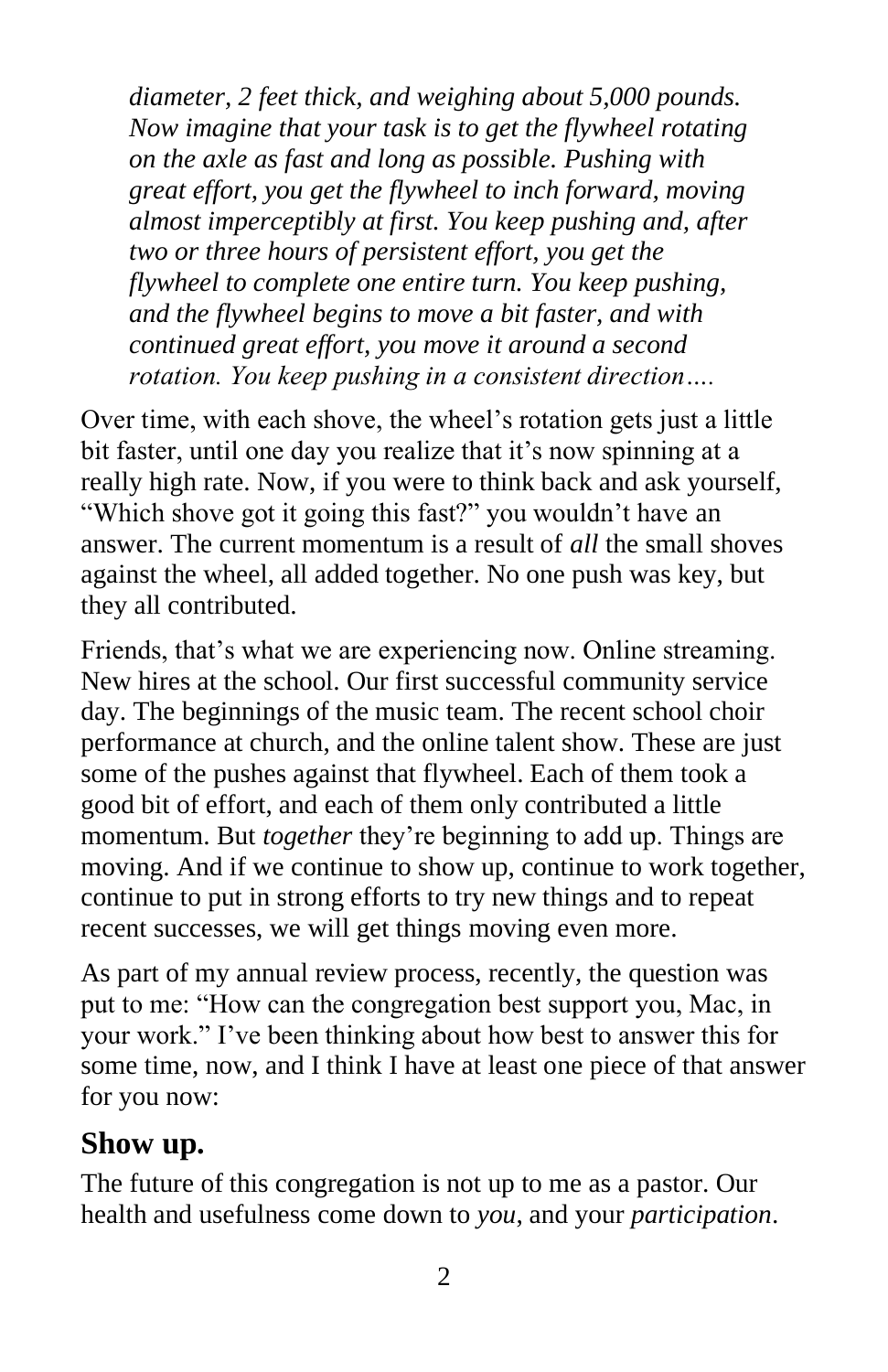And by "show up," sure, I mean as volunteers. And as lay leaders who take some initiative and step up to help make things happen. But really, more fundamental than that, this church needs you to



show up as a participant. To worship. To celebrate. To partake in all the programs, we are offering and working on offering in the future. When you come to church, you are benefitting from the experience, but you are also making the experience better *for others* there just because you came. When you show up at social events, you are not just having a good time, you are helping to create an environment in which others around you will be able to be rejuvenated and restored. Just by regularly showing up and participating, you are helping build the social and spiritual infrastructure that makes the church effective, and that creates opportunities for people to get the support they need. And that draws us closer to one another, and so closer to the Lord, in love.

And folks, you *have* been showing up, and I am extremely grateful. If you weren't showing up, none of my work would have had any value or purpose. So that's how you can support your pastor.

And each other And your neighbors, too. Be generous with your presence and time. *Be the church.*

Things are happening because of you. Let's keep building on the momentum and see where, under the Lord's providence, it takes us in the coming year.

> Rev. Glenn "Mac" Frazier Pastor, Washington New Church - 2022-05-25

# **School Headlines:**

Another year of hard work for teachers, students, and parents. Are times harder or easier than in the past? Who knows? But I *do* know that once again, the WNCS community put in a year of hard work, facing down everything from the global pandemic to the completely invisible individual challenges that face each one of us. Good work everyone!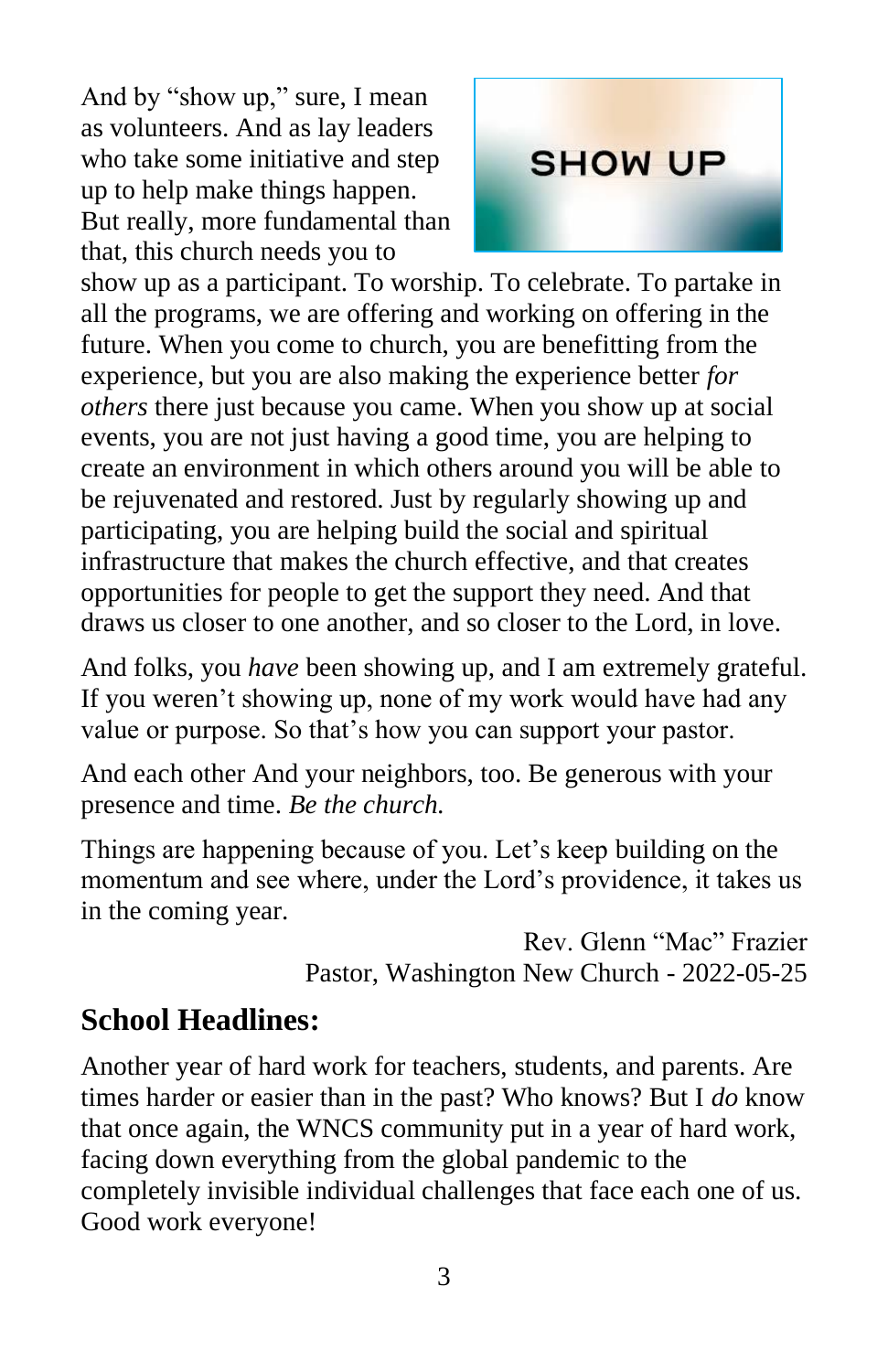Our programing returned mostly to normal this year, with just a few COVID safety protocols and a few weeks disrupted. Our enrollment reached 47, which is nearing the high-water marks of our history (at 55). It is likely to retrench somewhat in the coming year due some families moving and a larger than usual graduating group. The ebb and flow continue, but we continue to hope for about 12 per classroom to provide a balance of social environment and sustainably affordable classrooms.

Our re-invented high school program, the White Horse Academy, is now serving grades  $9 - 12$ . Though we remain excited by the opportunities for developing the program, the enrollment numbers remain small. More on WHA below and in Jana's full report in the Society mailing.

This year is Kim Maxwell's final year, so we are wishing her a fond farewell (and keeping her on speed dial if she wants to pick up substitute teaching). She has served in New Church education for 29 years. That's a lot of students.

We are also losing our part-time language arts help from Brenna Sweeney, who has done an excellent job.

To replace these missing people, we are very pleased to be hiring two Jordans. Jordan Brunne is coming on full-time in the  $5<sup>th</sup>/6<sup>th</sup>$ position and Jordan Kinsey, our recent alumna, has agreed to help us part-time with math.

We continue to be enormously grateful for all our volunteers. Bill and Sharon Kunkle, Erin Stillman, Eric Genzlinger and our librarians, Gillian Frazier and Amanda Hyatt all get special mention for their above-and-beyond level of support to keep us running. Thank you all!

Building community connections remains an important function of the school community. This spring, our community BBQ sadly got rained out…. But year-round volleyball, which serves currents students, church members and new community friends continues – and has already led to new enrollment in the school. We also welcome the Sumnertime Camp back into our building. All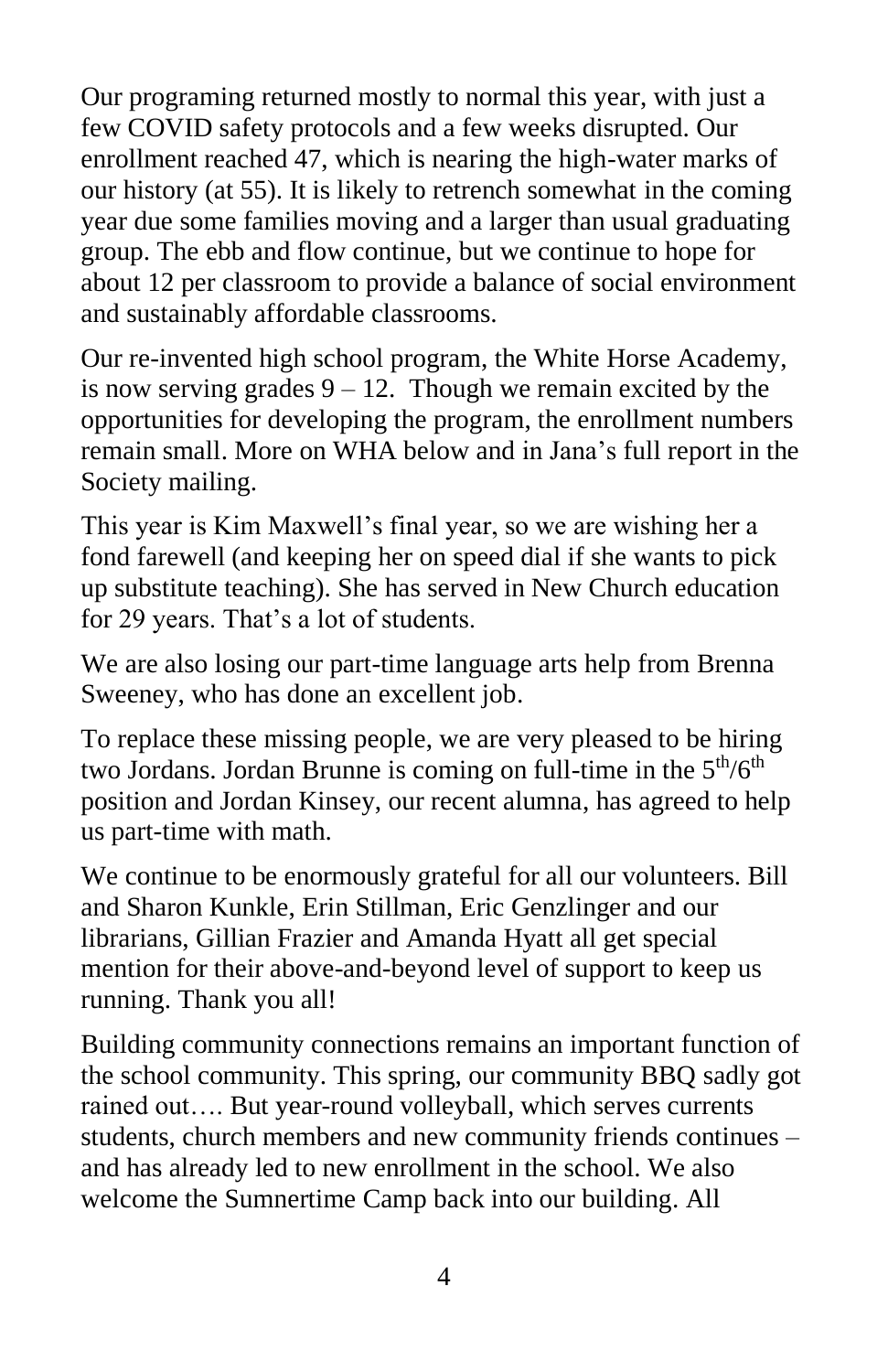possibilities and opportunities expand as we integrate more fully with the community around us.

Finally, I want to mention some minor updates to our scholarships and related processes. The Waelchli fund has been updated by the Board of Trustees to include the following paragraph, "Though the funds' primary purpose is to support the education of New Church students, the committee may apply funds to the support of nonbaptized students while keeping in mind and preserving the priority purpose of the fund." This change was made (in consultation with Carole Waelchli) to address the fact that in some years the fund produces more payout than is required by baptized students. The board has the discretion to make this change

The board is aiming to make other changes of substance to the scholarship fund and the board can make these changes but is charged to bring the proposed changes to the congregation for input before making a change. (*These are outlined in detail within the full principal's report… coming to an inbox near you.)*

# **White Horse Academy Update – May 2022**

We have almost completed our third year as the White Horse Academy, and it has been a successful one. Our students continue their spiritual paths through instruction and practice as well as progressing in their academic endeavors.

The students have been studying *Heaven and Hell* with Pastor Frazier. I have witnessed many good discussions among the students. We continue to begin each day with devotional time, reading the Word or the Writings, or watching Off the Left Eye or recorded chapels from New Church Schools, and on Fridays we join the rest of the school in chapel.

Our students are continuing to work on the requirements for a Maryland high school diploma. Mrs. Waelchli has been teaching both algebra and geometry in person. One student has successfully navigated Prince George's Community College taking precalculus. Mr. Smith continues to challenge the students in his Life Skills class. For Social Studies we are using the civics and economics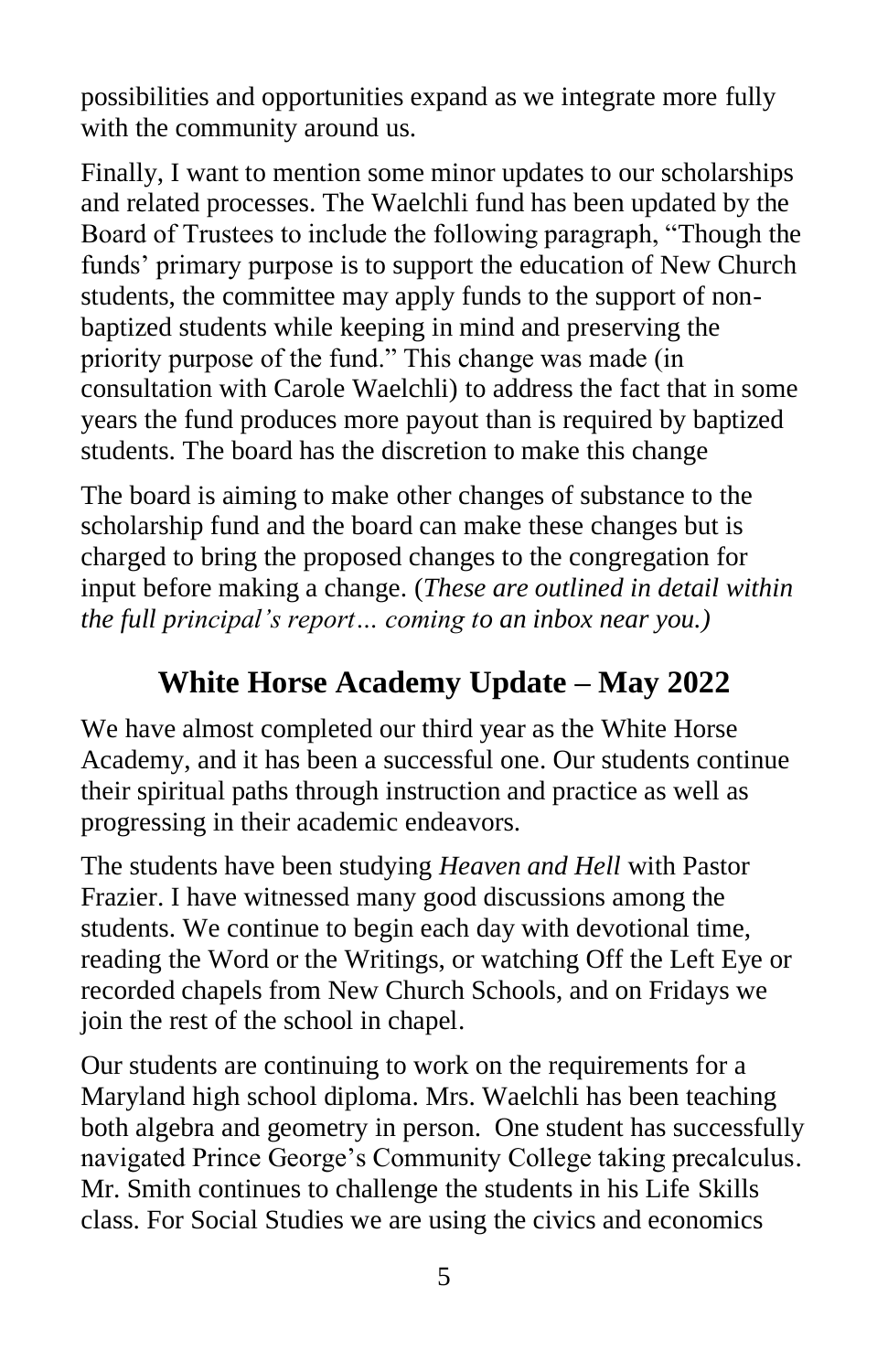materials developed by Brett Buick. I continue to lead English classes with units in poetry, plays, novels and nonfiction. I also continue to teach health. Two of our students have continued their study of Korean, one student has taken on Japanese, and our fourth student has switched to computer languages, tackling Java Script first. Biology was our science subject this year provided online by Carnegie Mellon University supplemented with in-person labs by me. For physical education, students have been participating in volleyball and softball community games. As you see, the students have been very busy expanding their knowledge and skills.

Once again, our students applied to the Prince George's County Youth@Work/Summer Youth Enrichment Program. All received internship offers. I am very excited for our students; they should have a very interesting and productive summer.

As the education coach and teacher, I have completed the series of courses by Quality Matters and received a "Teaching Online Certificate." I am also learning how to use different programs and apps to enhance course delivery. I feel very confident in building online and hybrid courses, as well as developing the appropriate policies needed to support these programs.

Sadly, two of our students are transferring to the Academy of the New Church. Joyfully, we have two students joining the White Horse Academy from WNCS. We also have had one or two inquiries into the school, and I am hopeful this will prove fruitful.

Ironically, our biggest obstacle to growth is size. I will be focusing on building relationships with homeschool groups and other small schools and developing opportunities for us to interact with them on a regular basis.

If you have any questions about our the White Horse Academy, or would like to help advertise, volunteer or find ways to donate, please do not hesitate to contact Brian Smith at [brian.smith@washnewchurch.org](mailto:brian.smith@washnewchurch.org) or myself, Jana Sprinkle, at [jana.sprinkle@washnewchurch.org](mailto:jana.sprinkle@washnewchurch.org) .

Respectfully submitted, Jana Sprinkle

- Education Coach, White Horse Academy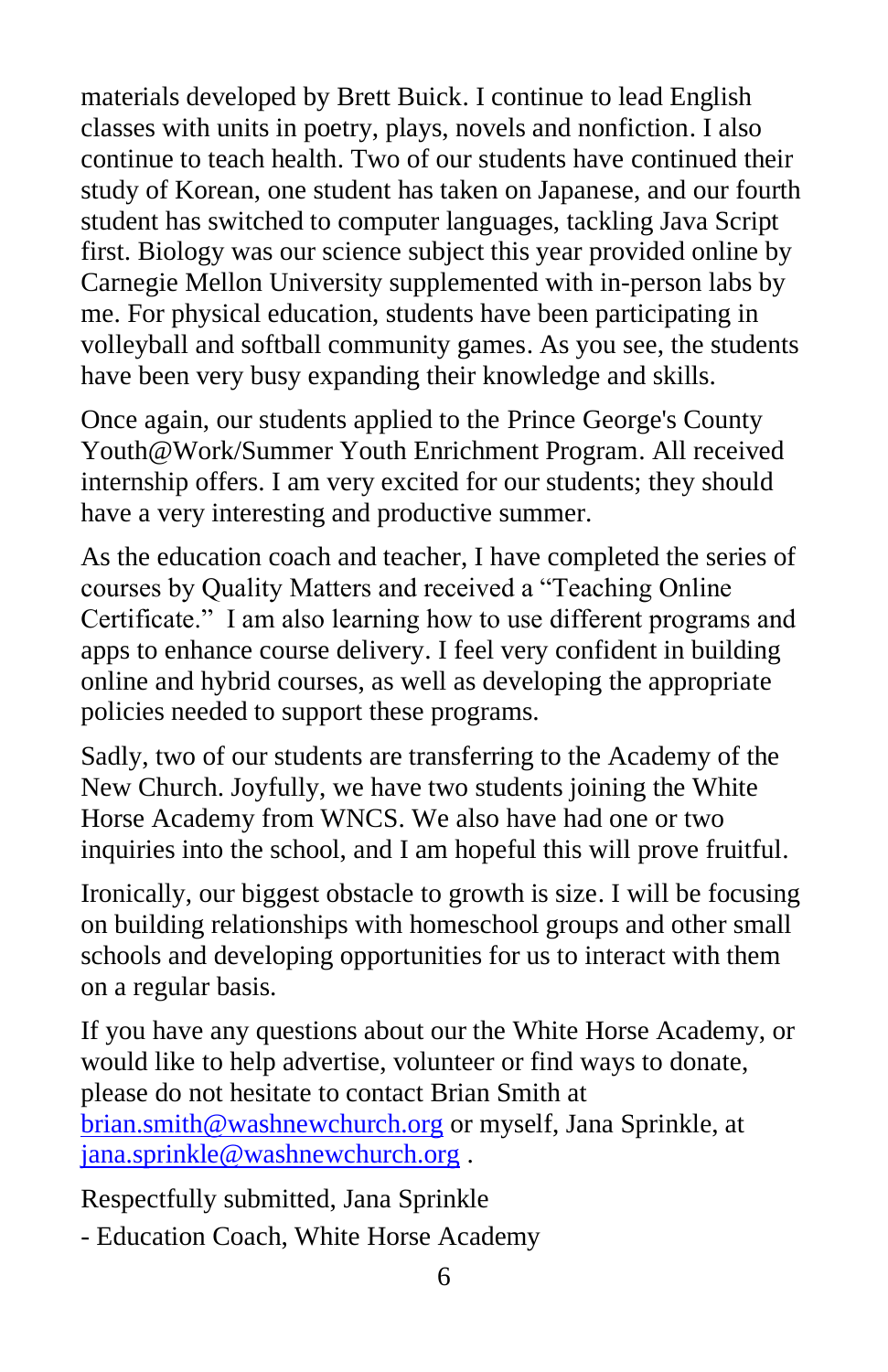# *From the Board of Trustees:*

The Board held their May monthly meeting on May 10, 2022. Reports were presented and discussed, including by the Pastor, Principal, and Treasurer. Financial updates show that we are doing well this year, and the draft budget for FY23 was presented and approved by the Board for presentation to the Society at the annual meeting. Rev. Frazier went over his strategic planning for the upcoming year. Plans for the Annual Meeting of the Society were discussed. The meeting will be held in person at the Church on June 10 at 8pm, proceeded by a potluck supper at 7.

Additionally, the Board held a special meeting on May 24 with Bishop Pete Buss and David Frazier to discuss the draft Statement of Relationship that is being developed, to define how the General Church and the local societies function in relation to each other.

Respectfully,

Sharon Cooper, WCNJ Inc. Secretary

#### **Announcements**

New Home: Brad and Kathy Johns just recently bought a new house and have moved to be closer to Son Bradley and his family. *(I can't wait 'till you invite us to see your new house!)* Their new address: Brad & Kathy Johns, 7021 Mink Hollow Road; Highland, MD 20777.

**YARD SALE:** The weather actually "cooperated" this year with bright HOT sun and no rain for our annual church Yard Sale. Our skeleton crew managed to bring in  $$1410.50 \sim a$  very respectable amount for a bit less in donations and a hot day. Thanks go to Sharon Kunkle for heading up the sale, with her right-hand woman, Erin Stillman. We had some great help sorting and setting up Friday. Special thanks to Mac and Gillian who volunteered for many hours. You can't forget the clean up afterwards. Thank goodness for Derek Hyatt, Jordan Kinsey and Tim Radcliffe who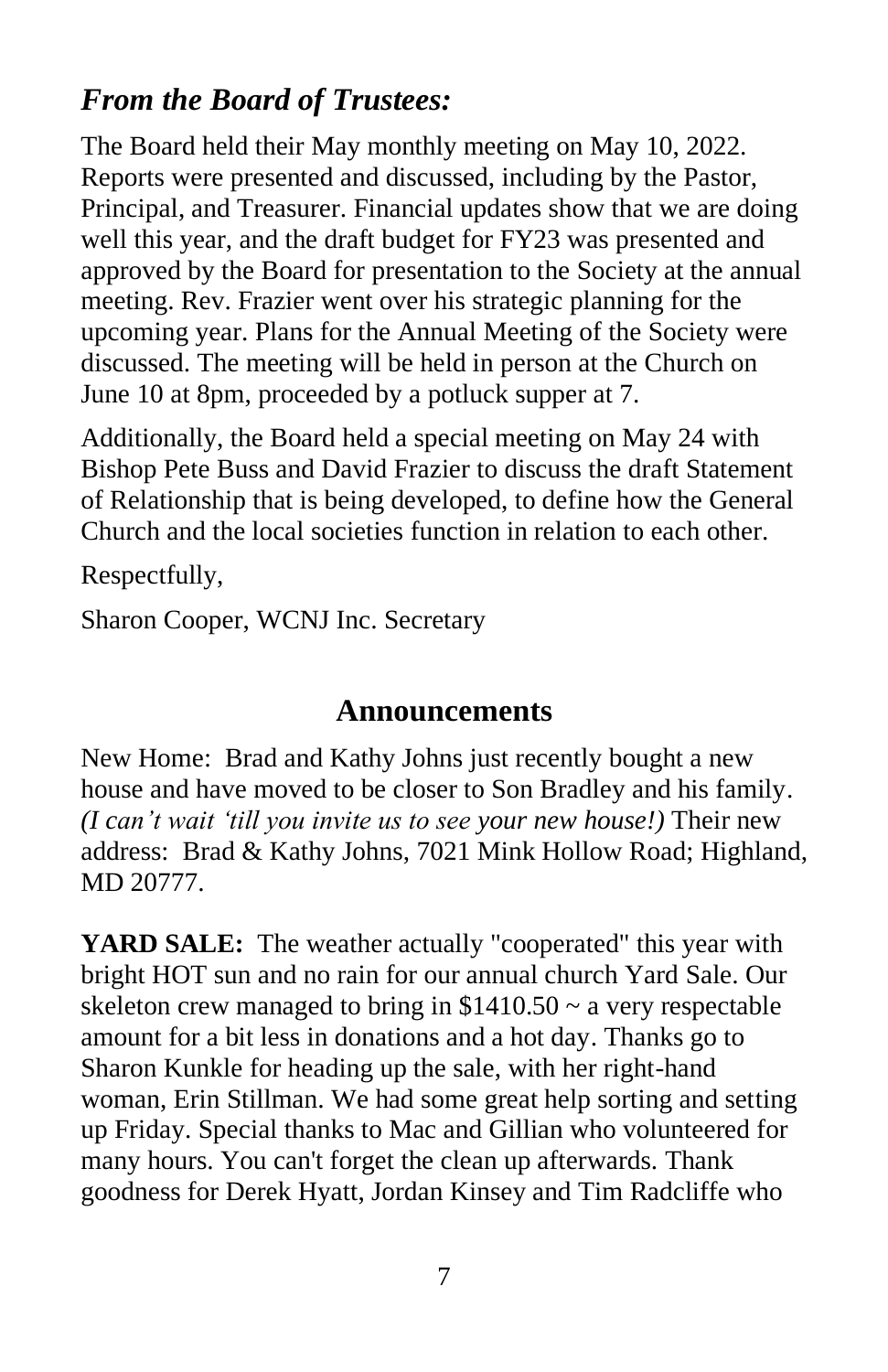helped to pack up, stack up and tarp the leftovers - plus carrying tables! Thanks everyone for making this sale a success!

- Kathy Johns

# **A Sweet Message from Some Old Friends**

*Hey Brent & Chuck,*

*So, you guys are sharing the job of Treasurer? We appreciate you continuing to pitch in and keep WNCS/WCNJ going! To show our family's appreciation for everything the Mitchellville society contributed to our family we offer this money in hope it will further your efforts (this letter included a nice contribution).* 

*Please feel free to tell anyone/everyone about our support. We love you guys so much and want all of you, especially the teachers, to know how much we credit our years in Mitchellville to the happy situation our family finds ourselves in now.*

*Teddy is graduating (on time) this spring from Indiana University. Henry is a Sophomore at Penn State University in Architectural Engineering (5-year program), and Lucy is a freshman at Penn State Abington as an English major. They're all doing great.*

*Sending all our best wishes, love, and affection to all of you.*

*~ Annette & Greg Baltz*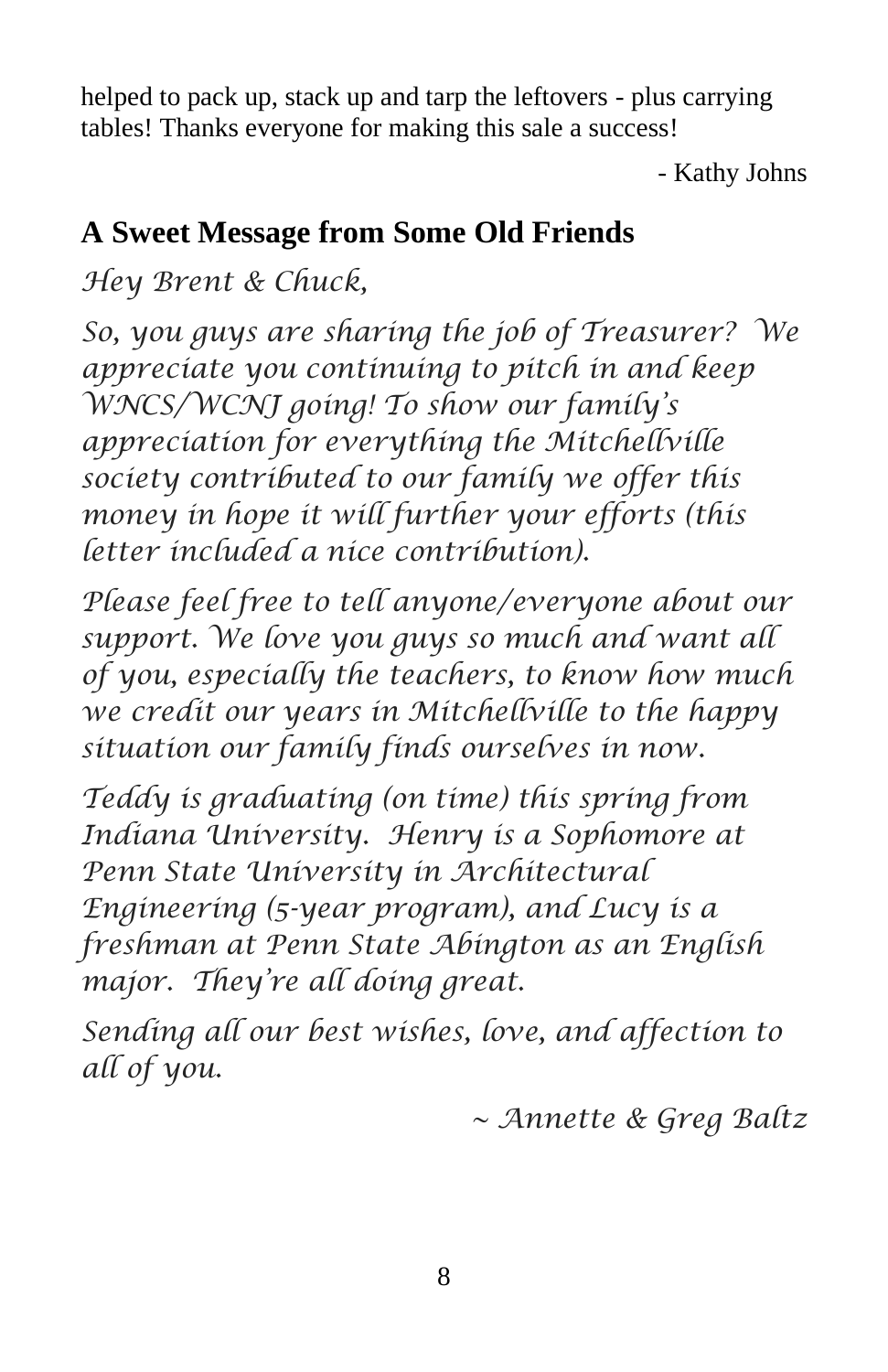# *June Anniversaries*

*"Conjugial love is a spiritual love particular to human beings because they are born to become spiritual. ~ Emanuel Swedenborg, CL 48 ~*

 $\sim$  ~ ~ *June 10th ~ David & Heather Radcliffe ~ 26 yrs. June 15th ~ Wynne & (Marge) Hyatt ~ 64 yrs. June 21st ~ David & Amy Glenn ~ 36 yrs. June 25th ~ Brian & Janine Smith ~ 15 yrs. June 27th ~ Derek & Hanna Hyatt ~ 6 yrs. ~ ~ ~*

#### **NEWS NOTES:**

#### **If it is New to You, it Counts as News:**

If it is June again, it isn't news, but we welcome it anyway, since summer can't be far behind, and we have had it with spring snow. Although summer mosquitos aren't a favorite…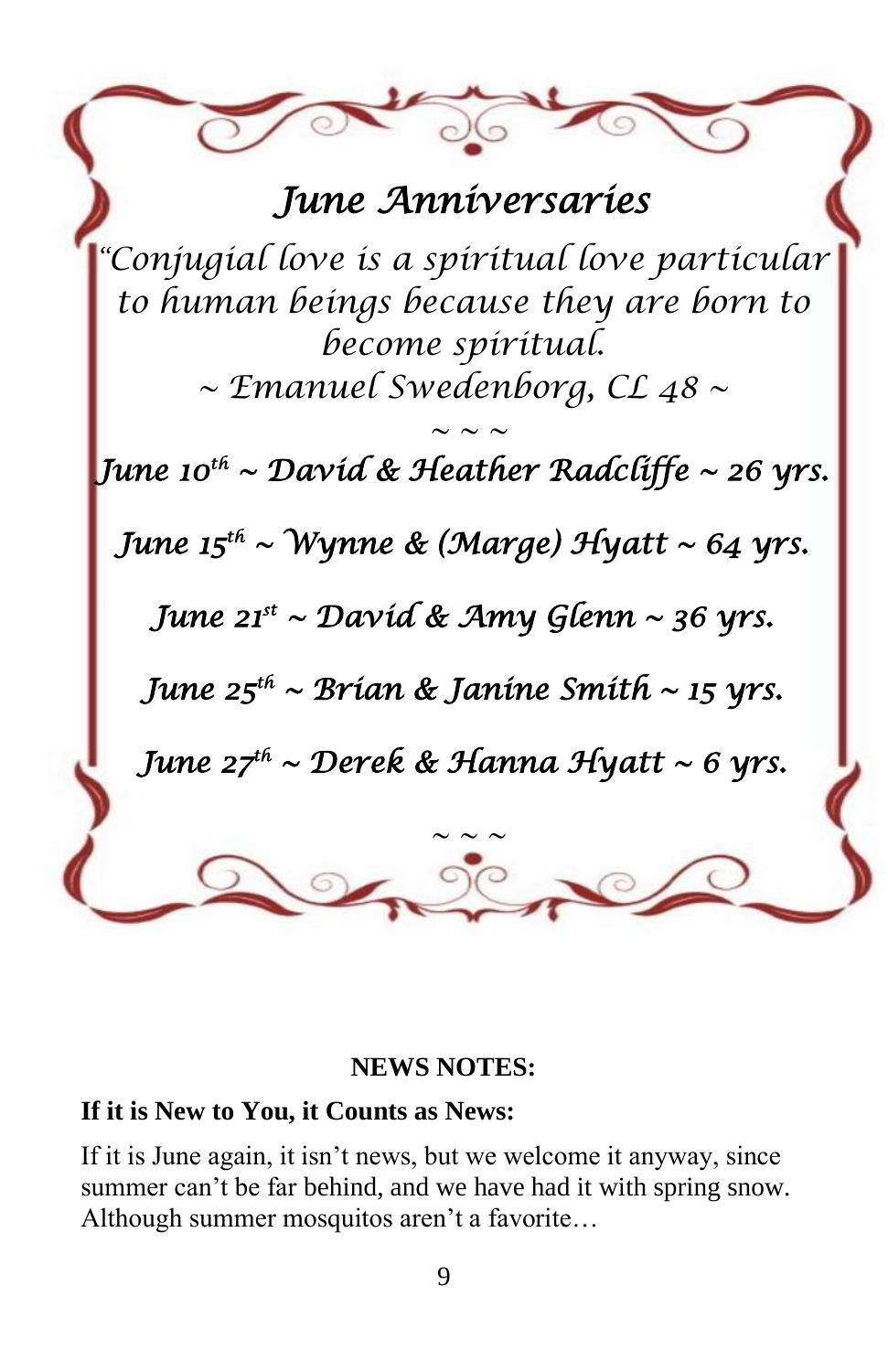#### *A thought for today:*

"Elephants are useful friends, They have handles on both ends."

Ogden Nash

#### **Speaking of Friends:**

On April 30<sup>th</sup>, a group of friends/volunteers from WNC assisted in furnishing an apartment in Landover for Afghan refugees. It was long, hard work moving and assembling furniture, and setting up the apartment, but it was a rewarding experience.

## **Speaking of Which:**

Hard work, that is: At the end of April **Phil and Grayson Zuber, and Kira and Joseph Jenkins** traveled all the way to the Grand Canyon (Arizona version) to go for a walk. That was the easy part. Then they decided to hike from the Kaibab trail head down to the Colorado River. (Do you know how far down that is?) Of course, once they were at the bottom, all that remained was to hike back up by way of the Bright Angel trail. (Do you know how far up that is?) They did It in one day, along with other friends and family and since all survived it was deemed a huge success! This was their  $10<sup>th</sup>$  year doing this hike, with a 2-year interruption due to the Covid outbreak.

#### **Speaking of Which:**

Traveling, that is: **Phil and Janna Zuber** are fleeing the hottest days of May by flying off to Germany for a few days of visiting sabbaticalizing **Devin Zuber** and family in Berlin and wandering through displays of museum-quality art (in museums, of course) before returning to a houseful of family newly arrived in Acton Park.

#### **Speaking of Which:**

We hear on highest authority (Janna) that the aforementioned houseful of family will consist of **Kira and Joe Jenkins, son Justin**, and assorted four-legged friendly mammals, who will have moved in (temporarily) pending sale of their house in Annapolis.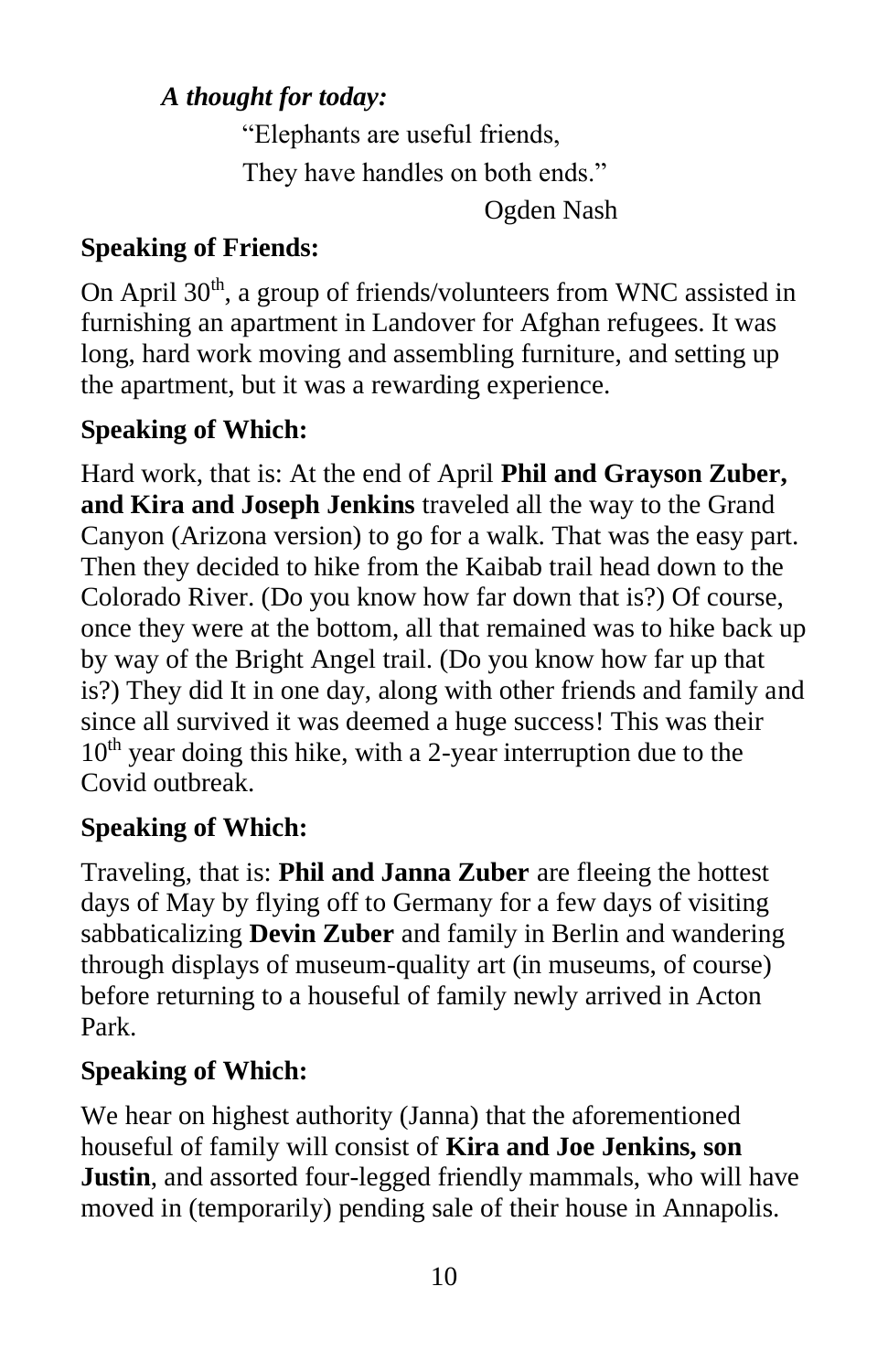#### **Speaking of Whom:**

The Graduate Theological Union (GTU) is pleased to announce that **Dr. Devin P. Zuber**, [Associate Professor of American Studies, Religion, and Literature at the GTU and the George F. Dole Professor of Swedenborgian Studies at the Center for Swedenborgian Studies], is the recipient of the 2022 GTU Excellence in Teaching Award. The Excellence in Teaching Award is presented annually to recognize a member of the GTU's core doctoral faculty for exemplary embodiment of interreligious sensitivity and commitment, interdisciplinary approach to religious studies, and creative and effective classroom pedagogical methods and performance.

## **Speaking Of Higher Education:**

On Friday, May 13, 2022, **Amanda Roscoe** graduated from the Maxwell School of Citizenship and Public Affairs with a master's degree in International Relations with an emphasis on post-conflict reconstruction

**Thomas Frazier** has graduated from Bryn Athyn college with a Bachelor's in Arts.

**Ryan Cooper** is graduating Summa Cum Laude from the International Baccalaureate program at Annapolis High School. He has committed to attend and play soccer at St Mary's College of Maryland in the Fall.



**Dr. Bill's Chess Lessons**: This spring our local chess expert, **Dr Bill Radcliffe**, went back to school; this time to coach the WNCS third and fourth graders on chess. There's been a surge in interest in the game that's matched the increased level of play in the classroom, thanks to Dr Radcliffe's chess and teaching

acumen. Look out, parents, you might need to brush up on your game!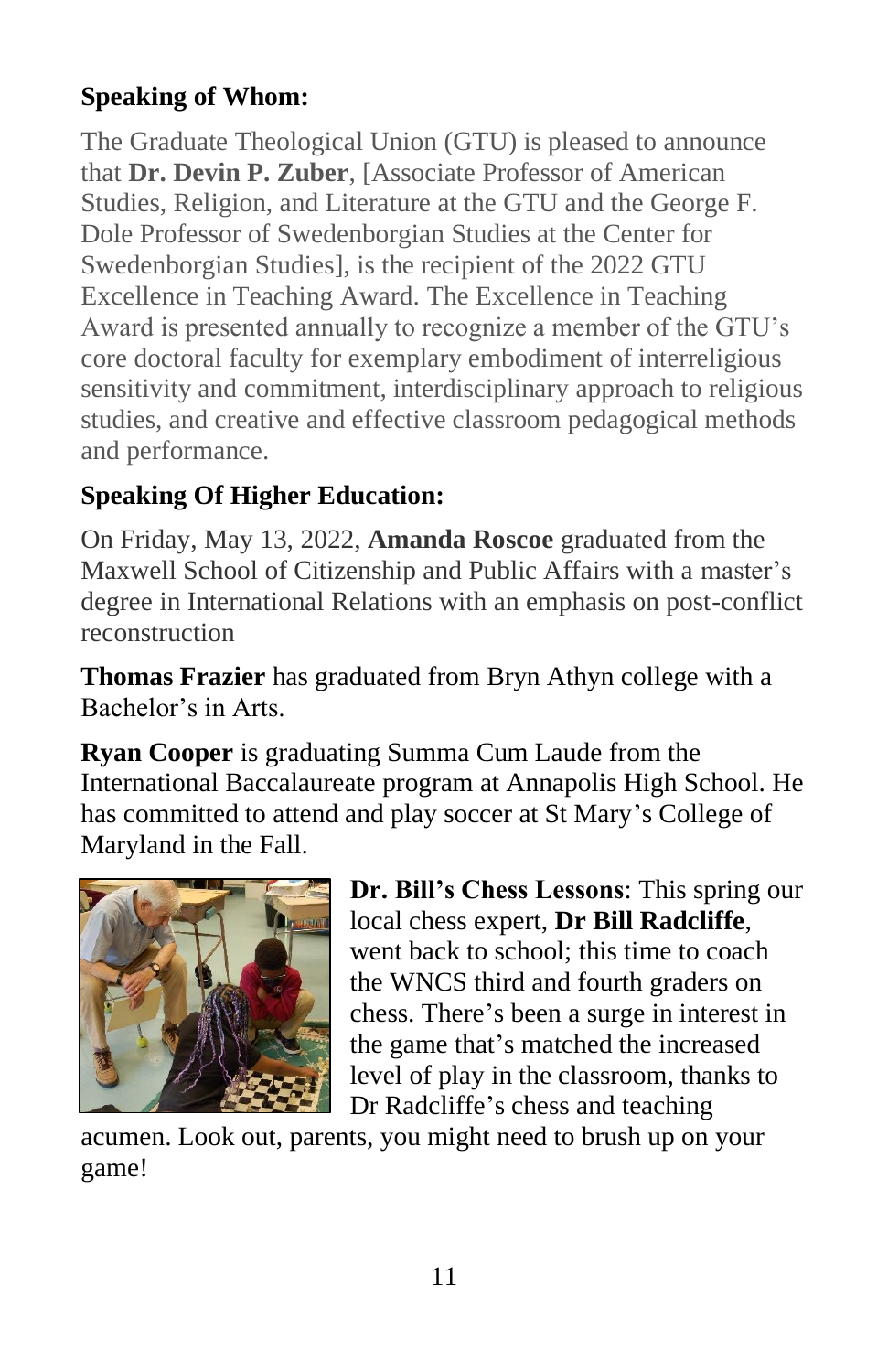**Colonial Fair**: This past term the  $5<sup>th</sup>$  &  $6<sup>th</sup>$  grades have been studying the early settling of America – how brave families crossed the Atlantic to the new world seeking religious freedom. They learned about the new government the colonists formed, the 13 colonies that were set up and the challenges of everyday living. The students each picked a trade, studied up on what that trade might be like for the colonist. Then they put on a Colonial Fair to display what they had learned. Good work!



#### **Speaking of Fairs:**

A modern version of a country fair occurred on the Church parking lot one recent 90<sup>°</sup> day, when a bunch of people convened to have a yard sale of the annual type. At 8:00 in the AM, no less, a wide variety of goods traded hands for money, and when all was said and done the Church made a nice amount of said money and a lot of people happily carried away whatever it is that people carry away from yard sales. Profound thanks to all those who worked so hard to make this day a success – and particular thanks to Yard Heads **Sharon Kunkle** and **Erin Stillman**, and to **Gillian Frazier**, **Kathy Johns**, **Mary Cooper**, and to numerous others (including school kids) who helped make the project work.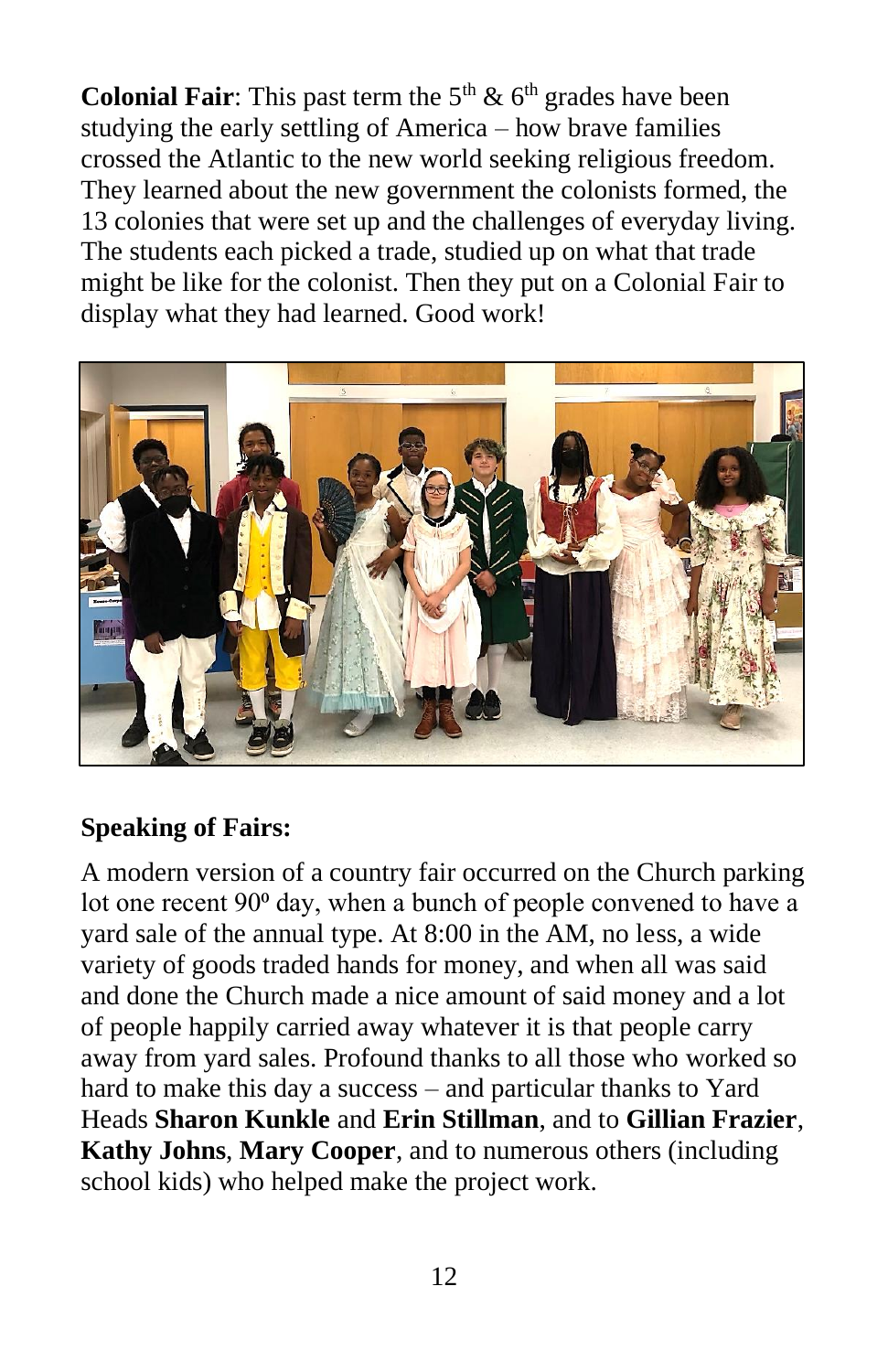#### **Speaking Happily:**

**Jeannette and James Roscoe** are happy to announce the engagement of their daughter **Renee** to **Robert Gardner** of Columbia, South Carolina.

#### **Speaking to be heard:**



Recently, people wearing bright yellow vests were spotted measuring telephone poles and the like at the corner of Chantilly Lane & Enterprise Road. Upon inquiry, it turned out that one of them was the person redesigning the intersection to incorporate the stoplight that is to be installed there. The project has been delayed by Covid issues but is now underway. The stoplight design is essentially completed and will

include a single pole with one arm extending over the intersection. The designer was not, but now is, aware of the existence of a Church and School on Chantilly Lane, and just standing there for a short time became aware of the intense volume of traffic at the intersection. Hopefully that conversation will favorably impact the design of the intersection. We have been advised that the light will be installed in September. We have reason to believe that will be in 2022.

#### **Speaking Musically:**

**Meghan Cooper** auditioned and has been accepted into the *Summer Vocal Academy* at the Johns Hopkins *Peabody Institute.* She is excited to be returning to this academy after several years of COVID shutdowns.

From the School Newsletter: **The 5th – 8 th Grade Choir** of the Washington New Church School treated the WNC congregation during Sunday (May  $15<sup>th</sup>$ ) services with two songs: as the Prelude – "How Can I Keep from Singing"; and as the Postlude – "The Storm is Passing Over". The students sang so beautifully that it brought tears to the eyes! Much thanks to our music teacher and choral Leader, **Ariel Martin**, who is able to bring the best out of her students; to **Carole Waelchli** for accompanying them on the